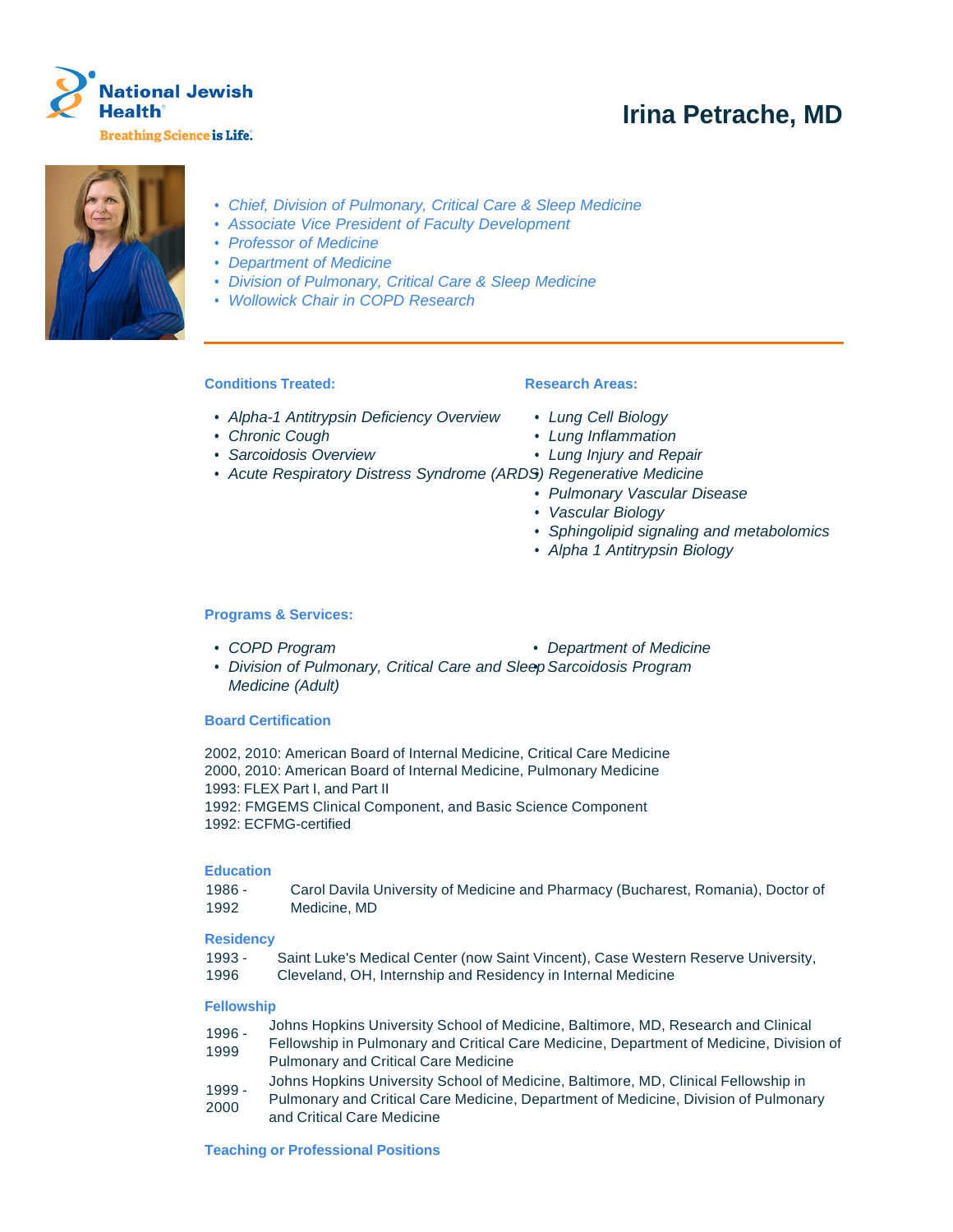2015-Present: Professor of Medicine, Division of Pulmonary, Critical Care and Sleep Medicine; Department of Medicine, National Jewish Health, Denver, CO

2012-2015: Professor of Medicine, Biochemistry and Molecular Biology (Tenured), Indiana University, Department of Medicine, Division of Pulmonary, Allergy, Critical Care and Occupational Medicine

2011-2014: Vice Chair of Research, Indiana University, Department of Medicine 2008-2012: Associate Professor of Biochemistry and Molecular Biology (secondary appointment) Indiana University, Department of Biochemistry and Molecular Biology

2006-2012: Associate Professor of Medicine, Calvin E. English Chair Investigator, Indiana University, Department of Medicine, Division of Pulmonary, Allergy, Critical Care and Occupational Medicine

2006-2007: Adjunct Associate Professor of Medicine, Joint Appointment, Department of Pathology, Johns Hopkins University School of Medicine, Baltimore, MD

2005-2006: Assistant Professor of Pathology, Joint Appointment, Department of Pathology, Johns Hopkins University, Baltimore, MD

2003-2006: Assistant Professor of Medicine, Full-Time Staff, Department of Medicine, Johns Hopkins University, Johns Hopkins Hospital and Johns Hopkins Bayview Medical Center, Baltimore, MD

2000-2006: Co-Director, Sarcoidosis Clinic, Department of Medicine, Division of Pulmonary and Critical Care Medicine, Johns Hopkins University School of Medicine, Baltimore, MD 2000-2003: Instructor of Medicine, Full-Time Staff, Department of Medicine, Johns Hopkins University, Johns Hopkins Hospital and Johns Hopkins Bayview Medical Center, Baltimore, MD

## **Professional Memberships**

2008-Present: Member, American Physiological Society 1997-Present: Member, American Thoracic Society (ATS)

#### **Research**

2014-2020: Member, Lung Injury, Repair and Remodeling Study Section, CSR

#### **Patents**

2009: "Materials and Methods for Using Adipose Stem Cells to Treat Lung Disease", IURTC Provisional Patent Application 9995-0127, US 20120100112 2008: "Method for Diagnosing and Treating Emphysema", US Patent # 8,486,405 issued on July 16, 2013 (EMAP II-related)

#### **Awards & Recognition**

2015-2017: Associate Editor, American Journal of Physiology-Lung 2015-Present: Wollowick Chair in COPD Research, National Jewish Health 2015: The Golden Lung Award, for excellence in teaching, Pulmonary Critical Care Medicine Fellowship program, Indiana University PCCM fellowship 2014: IUPUI Chancellor's Prestigious External Award Recognition (PEAR) 2014: Harrington Scholar-Innovator 2012-2015: ATS International Conference Committee Chair 2011-2015: Dr. Calvin H. English Chair, Indiana University 2010: Research Frontiers Trailblazer Award, IUPUI 2007-2011: Floyd and Reba Smith Chair in Respiratory Disease, Indiana University 2004: First Annual Respiratory Disease Young Investigators Forum, First Place in the Junior Faculty Category Basic Science 2004: The Thurlbeck Award for Research, University of British Columbia 1998-1999: National Research Scientific Award; Agency: NHLBI, NIH 1992: Special E. Majorana Center for Scientific Culture Scholarship, World Federation of Scientists, Italy 1988-1992: National Award for Academic Excellence in Medicine, Romania